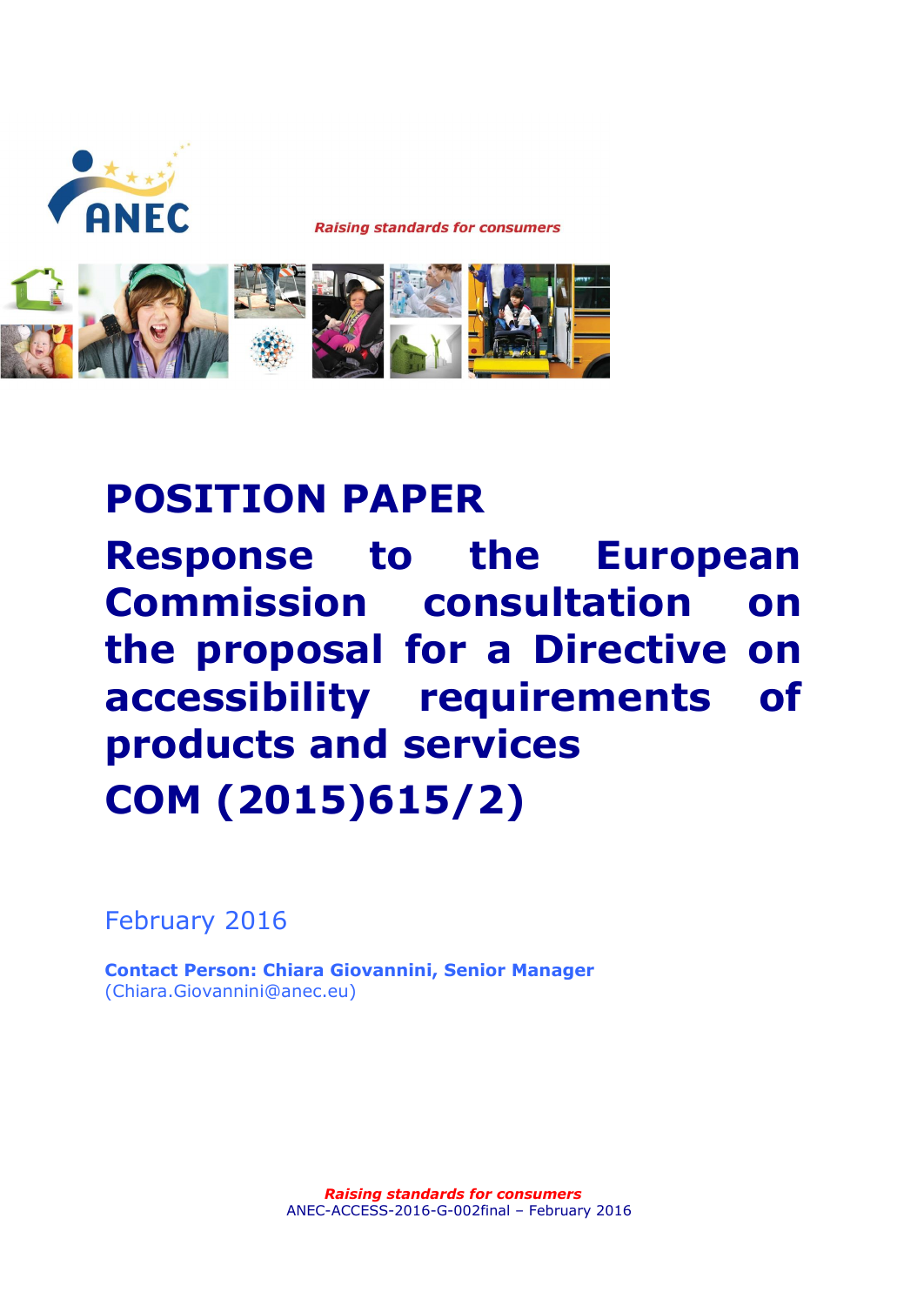

## **1. Introduction**

ANEC welcomes the European Commission's proposal for a Directive on the approximation of laws, regulations and administrative provisions of Member States as regards the accessibility requirements for products and services  $(COM(2015)615/2)^1$ . For many years, we have been pressing for regulatory action to increase access to everyday products and services for consumers of all ages and abilities<sup>2</sup>.

Since our beginning, safety and accessibility for consumers with disabilities and older consumers have been key among our priorities because we believe standards can be suitable in making products and services safe and accessible to all consumers, whatever their impairment, age and characteristics. This is because standards determine the manner in which a product or a service is designed or provided before it is placed on the market.

European Standards, if based on the principles of Design for all and used, can play an essential role in making Europe accessible. Design for All means designing products and services for as many consumers as possible as a very large number of people have requirements which can be easily addressed by relatively small changes in product design and service provision.

Based on our long-standing experience in the safety of products field where standards are used to implement European legislation, and our equally longstanding experience in the field of services, we do support the elaboration of legal basis on accessibility of products and services to be underpinned by standardisation<sup>3</sup>.

We suggested that EU harmonisation legislation ensuring the free movement of products be extended to cover the accessibility of products in order to provide a high level of consumer protection and remove barriers both for consumers (e.g.: obstacles to mobility) and for traders (as already done in the case of lifts, escalators, ramps<sup>4</sup>). The apparent complexities of drafting accessibility legislation, taking account the diversity of impairments and the range of products it would need to cover, can be addressed by the analogy with safety legislation. There is a general requirement for products to be safe in the Single Market. How this is

<sup>1</sup> <http://goo.gl/0XXIsu>

<sup>2</sup> <http://goo.gl/a5dHrF>

<sup>&</sup>lt;sup>3</sup> ANEC contribution to the European Commission public consultation with a view to a European [Accessibility Act](http://www.anec.eu/attachments/ANEC-DFA-2012-G-001final%20.pdf)

<sup>4</sup> Directive 95/16/EC on lifts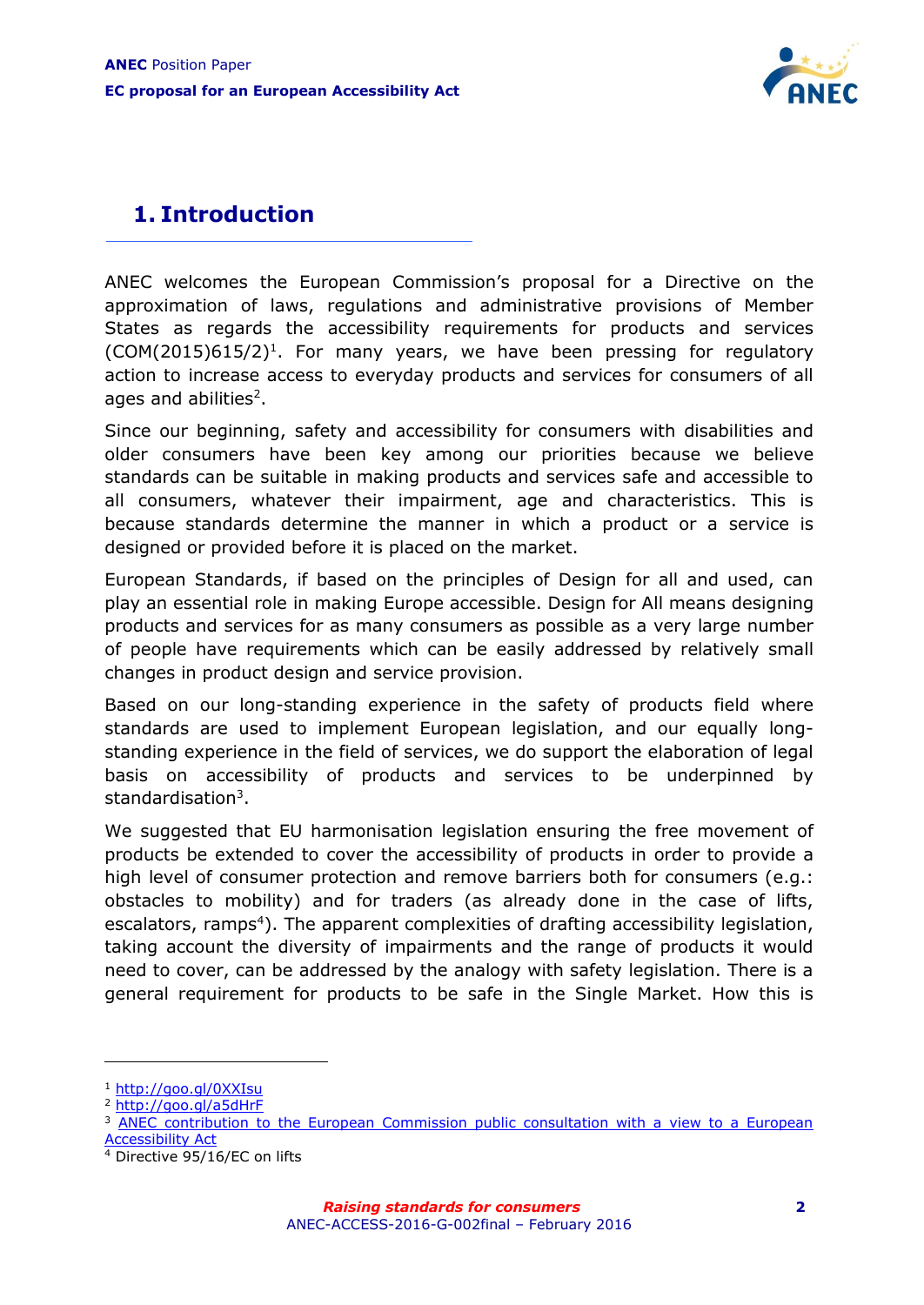

achieved is vastly different for lifts and kettles, so general obligations are implemented by product-specific standards and regulation.

Since February 2012 when we first commented on the future European Accessibility Act, we recognise that the inclusiveness of the European Standardisation System has improved due to the implementation of the provisions of the Standardisation Regulation (1025/2012). Nevertheless, ANEC believes the freedom allowed to industry to self and co-regulate through standards needs to be accompanied by an obligation to provide the highest level of protection and accessibility to consumers that is economically and reasonably possible.

We are pleased to provide our preliminary comments on the European Commission proposal for a directive on accessibility requirements for certain products and services (also called European Accessibility Act or EAA) with the aim to seek clarification on some aspects and contribute to the improvement of other aspects. We have coordinated our position with the European Blind Union (EBU) and the European Disability Forum (EDF).

### **2. Preliminary Comments**

#### **Article 1 Scope**

We suggest that an introductory sentence is added at the beginning of Article 1 in order to state the scope of the draft act, along the lines of "This Directive establishes a framework for the setting of Union accessibility requirements for products and services referred to in paragraph 2 and subsequent, with the aim of ensuring the free movement of such products within the internal market while at the same time increasing the accessibility of such products and services for persons with functional limitations including persons with disabilities and older persons".

As a consumer organisation, we believe that consumers should be able to use products and services for their everyday activities such as shopping, travelling and administrative duties (social security, passports, etc.), irrespective of their ages and abilities. Therefore, any list of goods and services is likely to omit some, and will exclude future goods and services.

It is also difficult to prioritise because the accessibility of a particular good or service is likely to be dependent on the accessibility of another service. For example, in order to access 'X goods or service' a disabled consumer may need to access information about the goods/service while at home; be able to leave their home; access the pedestrian environment to a transport stop, access the transport vehicle, pedestrian environment to the destination; (or access a car and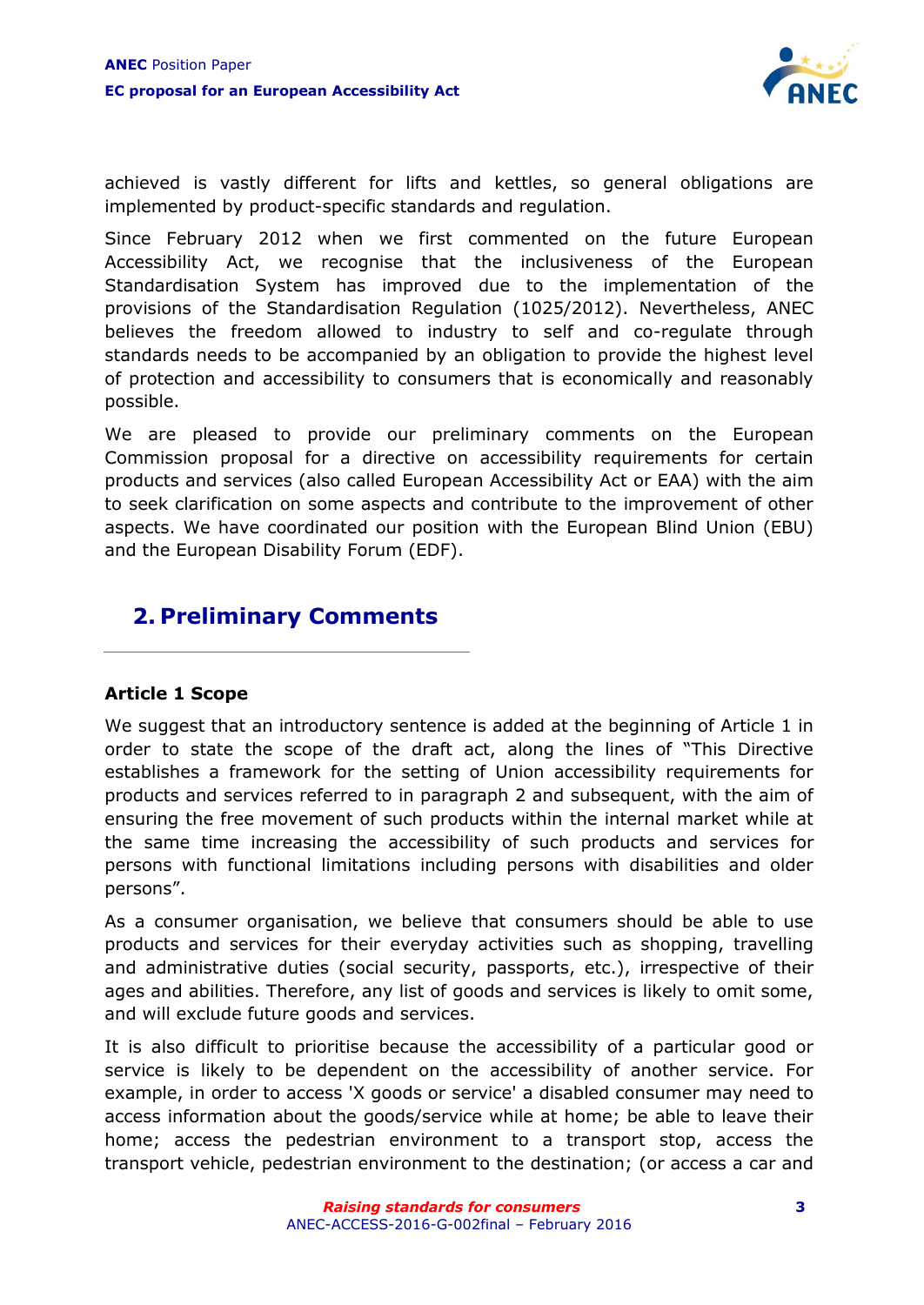

park the car close to the destination); access a premises, then within the premises to the goods/service; communicate with service providers; obtain the specific goods or services; access information on how to use it; access the functions, controls etc. of the specific goods; and the specific goods be accessible and meet the requirements of the disabled person to enable them to use it etc....

Access to goods and services requires a seamless chain of accessibility.

We note the products and services selected by the draft Directive and the priority setting criteria used (cross-border problems). However, we believe that some additional products and services are the object of divergent and often contradictory national current or potential accessibility requirements and should thus be included in the scope of the Directive.

This is the case of payment terminals (also known as Point-of-Sale terminals or POS terminals) which do not seem to be included in the scope of the EAA. A payment terminal is a device allowing the use of payment cards at a physical (not virtual) point of sale. <sup>5</sup> Payment terminals are widely used self-service terminals and are currently more frequently used by European consumers than ATMs.<sup>6</sup> This is in line with the gradual change to a cash-less society that we are currently experiencing in Europe. ANEC proposes to include payment terminals in the scope of the EAA. This will eventually lead to a level playing field for the industry and will stimulate manufacturers to produce more accessible terminals all over the EU.

We think that household appliances should also be included in the scope of the Directive because accessible household appliances increase independent daily living for older people and people with disabilities<sup>7</sup>. Based on our work on increasing the safety of household appliances for vulnerable consumers $\delta$ , we know that it is possible and feasible to increase the accessibility of such products, bearing in mind that a clear categorization of products is more and more difficult in our increasingly technologically "converged" world.

The Directive appears not to cover "apps", despite access via apps accounting for a large part of modern internet use. This should be included.

In terms of the terminology used in Article 1, we would welcome clarification of the meaning of "consumer terminal equipment with advanced computing

<sup>&</sup>lt;sup>5</sup> [https://goo.gl/UzWqLJ,](https://goo.gl/UzWqLJ) p. 84

<sup>6</sup> Self-service terminals are computerised telecommunications devices or electronic outlets that provide the user with access to various operations in public spaces without personal assistance. Commission Staff Working Document, Impact Assessment accompanying the document Proposal for a Directive of the European Parliament and of the Council on the approximation of the laws, regulations and administrative provisions of the Member States as regards the accessibility requirements for products and services, SWD(2015)264, part 2/3, p. 83.

<sup>7</sup> <http://ec.europa.eu/growth/tools-databases/mandates/index.cfm?fuseaction=search.detail&id=461> <sup>8</sup> <http://www.anec.eu/anec.asp?p=accessibility&ref=01-01.02-01&ID=8>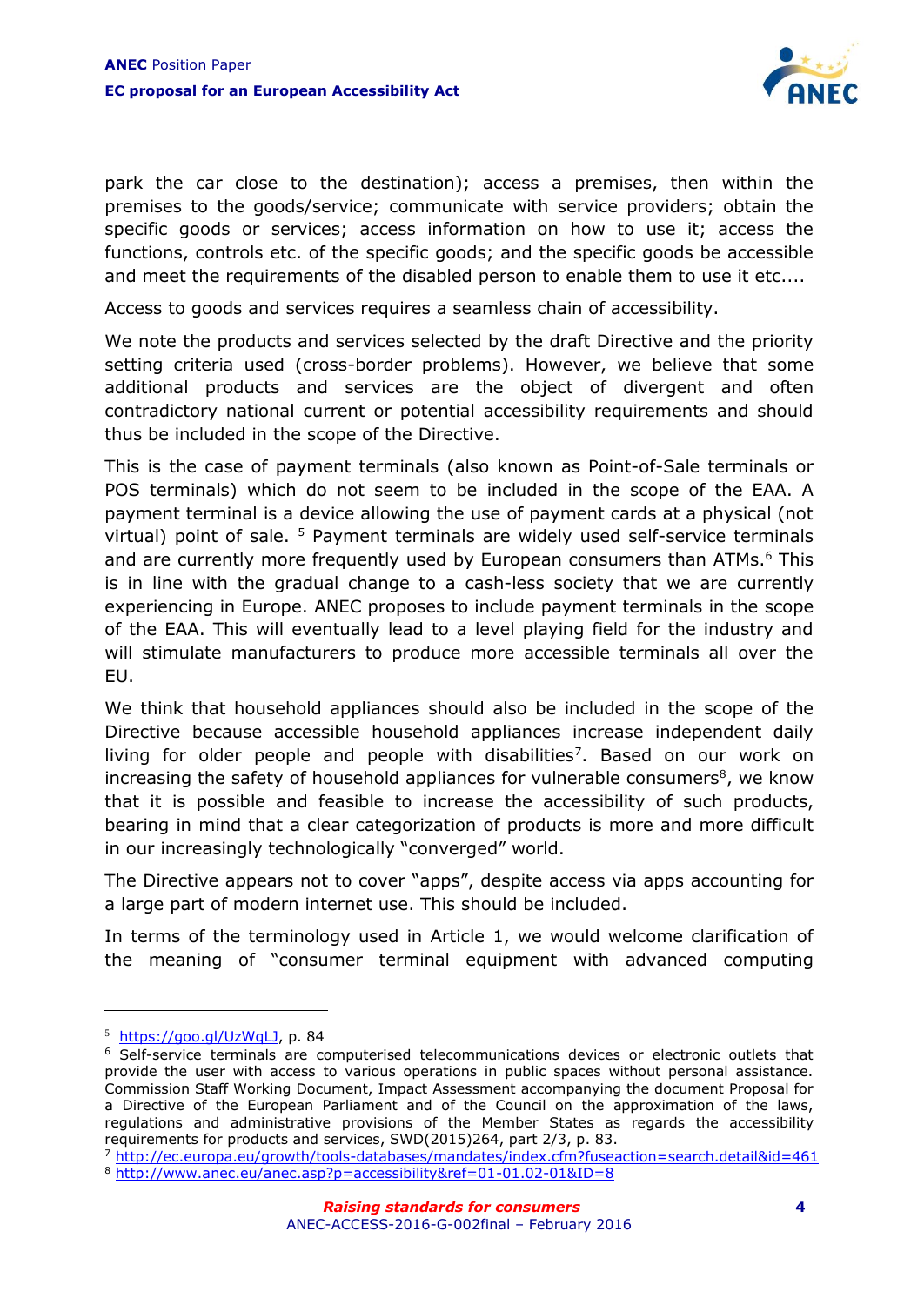

capability related to audio-visual media services". We wonder whether radios, which do not have "advanced computing capability", would be excluded.

In February 2012 when we first commented on the future European Accessibility Act, we identified the built environment and accommodation services as one of the main areas of divergent national accessibility requirements. Several Member States already have accessibility legislation or standards on the built environment<sup>9</sup>. It is therefore essential to prevent further fragmentation by making accessibility of the built environment a mandatory provision of the proposed Directive and not only a possibility left to Member States (as in the proposed Article 3).

We therefore think that recital 1 should be amended to read: "[...] free movement of certain accessible products and services [...]" in line with the draft Directive title.

Concerning the distribution channels, the draft Directive should state that it shall apply to all products sold in the internal market, irrespective of the selling technique, in order to expressly cover distance selling (or e-commerce). Dedicated requirements on the surveillance of internet sales are needed. We therefore propose introducing new specific provisions in Article 1 and 17 that will explicitly require Member States to control the accessibility of products sold through the internet.

#### **Article 2 Definitions**

 $\overline{a}$ 

It seems that the draft Directive replicates the wording 'perceivable, operable and understandable' from WCAG 2.0. However, WCAG 2.0 also includes another important factor: 'robust'. The relevant WCAG standard text is:

"**Perceivable** - Information and user interface components must be presentable to users in ways they can perceive.

This means that users must be able to perceive the information being presented (it can't be invisible to all of their senses).

**Operable** - User interface components and navigation must be operable.

This means that users must be able to operate the interface (the interface cannot require interaction that a user cannot perform).

**Understandable** - Information and the operation of user interface must be understandable.

Academic Network of European Disability Experts (ANED), Dotcom database, <http://www.disability-europe.net/dotcom>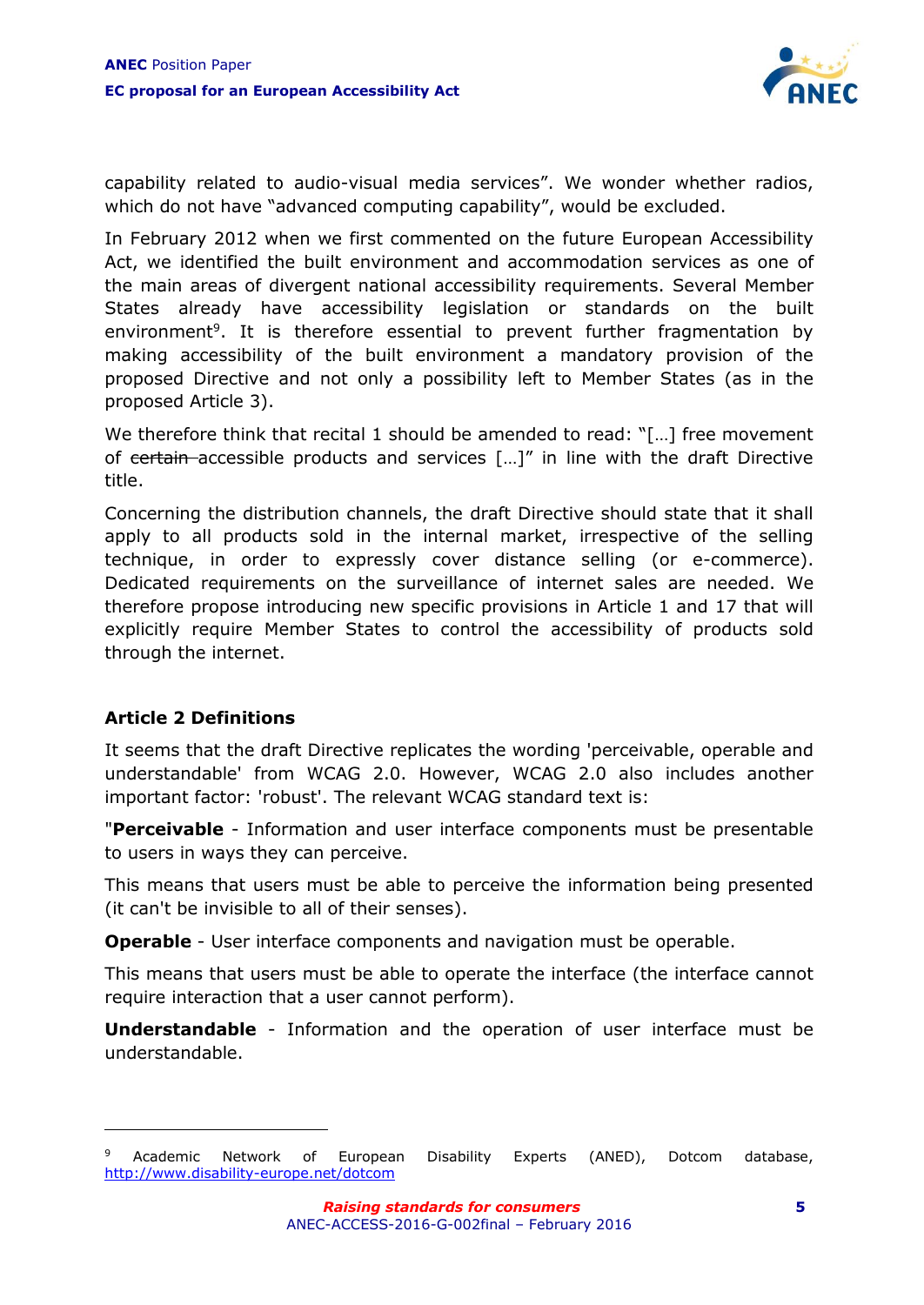

This means that users must be able to understand the information as well as the operation of the user interface (the content or operation cannot be beyond their understanding).

**Robust** - Content must be robust enough that it can be interpreted reliably by a wide variety of user agents, including assistive technologies."

This means that users must be able to access the content as technologies advance (as technologies and user agents evolve, the content should remain accessible). We would welcome the inclusion of the concept of "robust" in the Directive.

Alternately and with our preference, we suggest that the following definition of accessibility, which does not focus only on products and services but also the built environment is included: "the extent to which products, systems, services, environments and facilities can be used by people from a population with the widest range of characteristics and capabilities to achieve a specified goal in a specified context of use<sup>"10</sup>. "Accessibility" and "usability" overlap as accessibility involves both ease of use (which can affect task efficiency and user satisfaction) and success of use (i.e. system effectiveness).

We have also noted that some definitions could be added such as that of "website" and "service providers" for completeness. This could be done by referring to existing legal texts.

And linked to our comments under Article 1 about payments services, a definition of the term "banking services" would be necessary in Article 2 to cover payment services.

#### **Article 3 Accessibility Requirements**

 $\overline{a}$ 

ANEC welcomes that the accessibility requirements harmonising the conditions for the marketing of products in Article 3 and Annexes I-III are clearly and precisely defined in order to avoid misinterpretation on the part of the economic operators and standardisers with regard to the objectives set by the legislation.

We reiterate the comment made under Article 1 concerning the built environment. It is essential to prevent further fragmentation in this area by making accessibility of the built environment a mandatory provision of the proposed Directive and not only a possibility left to Member States.

 $10$  CEN/CENELEC Guide 6 Guide for addressing accessibility in Standards (2014), ISO 26800, ISO/TR 9241-100 and ISO/TR 22411.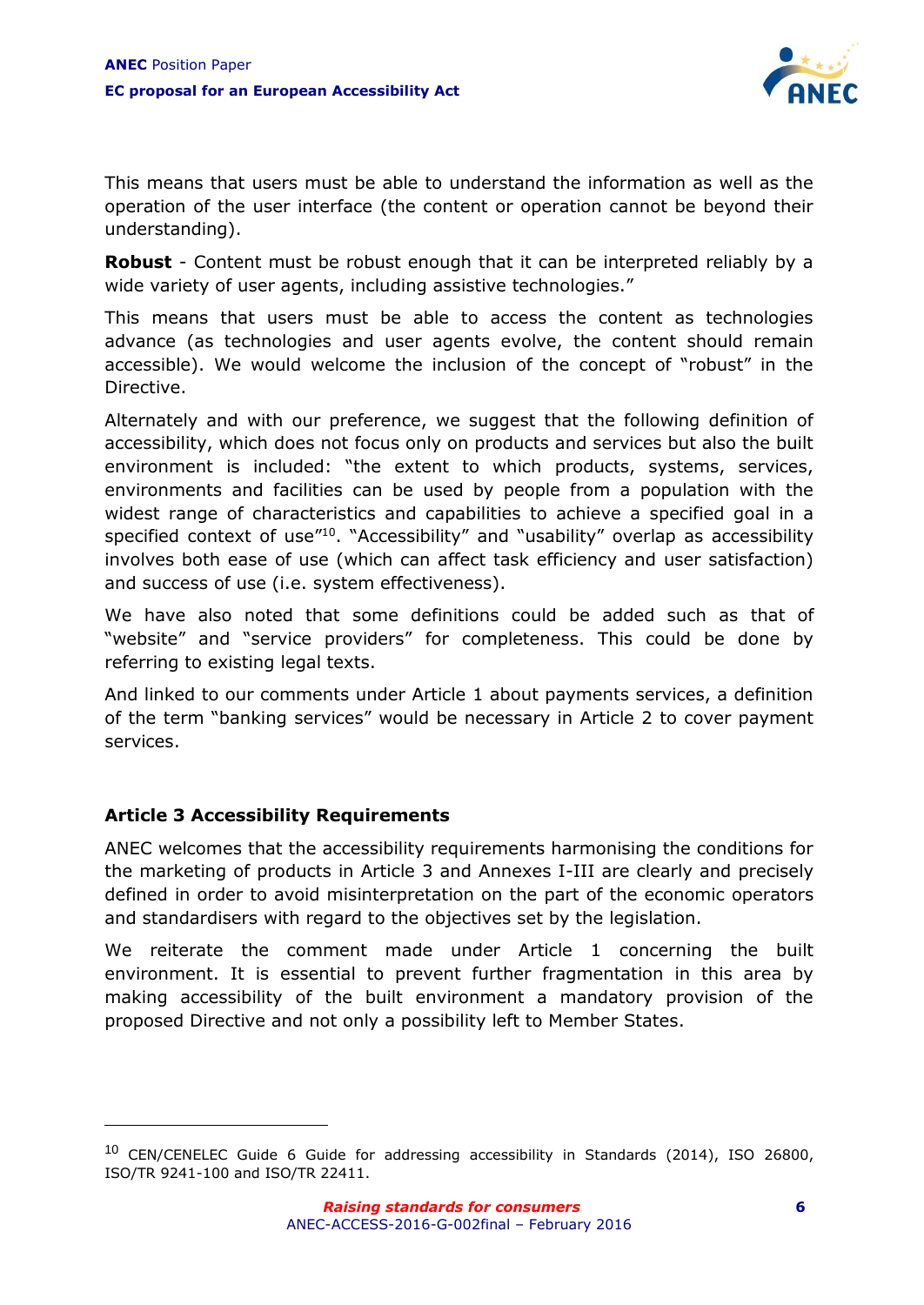

#### **Article 5 Obligations of manufacturers**

ANEC thinks that the safe use of products and services is an essential element of accessibility. The provision of instructions and safety information to consumers should be done in accessible and multiple formats (Article 5.7).

#### **Article 8 Obligations of distributors**

It is our understanding that retailers are the "distributors" as they "supply for consumption […] in the course of a commercial activity" accessible products and services. Should this not be the case, we think they should be considered as distributors.

Because distributors/retailers will be advising consumers on the accessibility of products and services, we suggest that a special provision is added on the need to ensure proper and continuous training of personnel to be knowledgeable in how to use accessible products and services. Training should cover issues such as information provision, advice and advertising.

#### **Article 11 Obligations of service providers**

As services are different from products due to the intangible nature of services and the fact that services are often performed at the interface between the supplier and the customer, the overlap between the 'design aspect' and the 'service' aspect should always be taken into account as far as the obligations of service providers towards accessibility are concerned.

Subcontracting should not affect accessibility of a service. A provision should be added to ensure that even if a service, or part of a service, is subcontracted to a third party, the accessibility of that service is not compromised.

Because service providers will be advising consumers on the accessibility of services, we suggest that a special provision is added on the need to ensure proper and continuous training of personnel to be knowledgeable in how to use accessible products and services. Training should cover issues such as information provision, advice and advertising.

#### **Article 12 Fundamental alteration and disproportionate burden**

Whilst ANEC considers that all economic operators should be subject to the same legal obligations about accessibility and they should not be allowed to decide themselves whether they have to comply with the terms of the draft Directive, we understand that particular situations might happen where to make a product fully accessible would require changing it beyond its usual specification, or the changes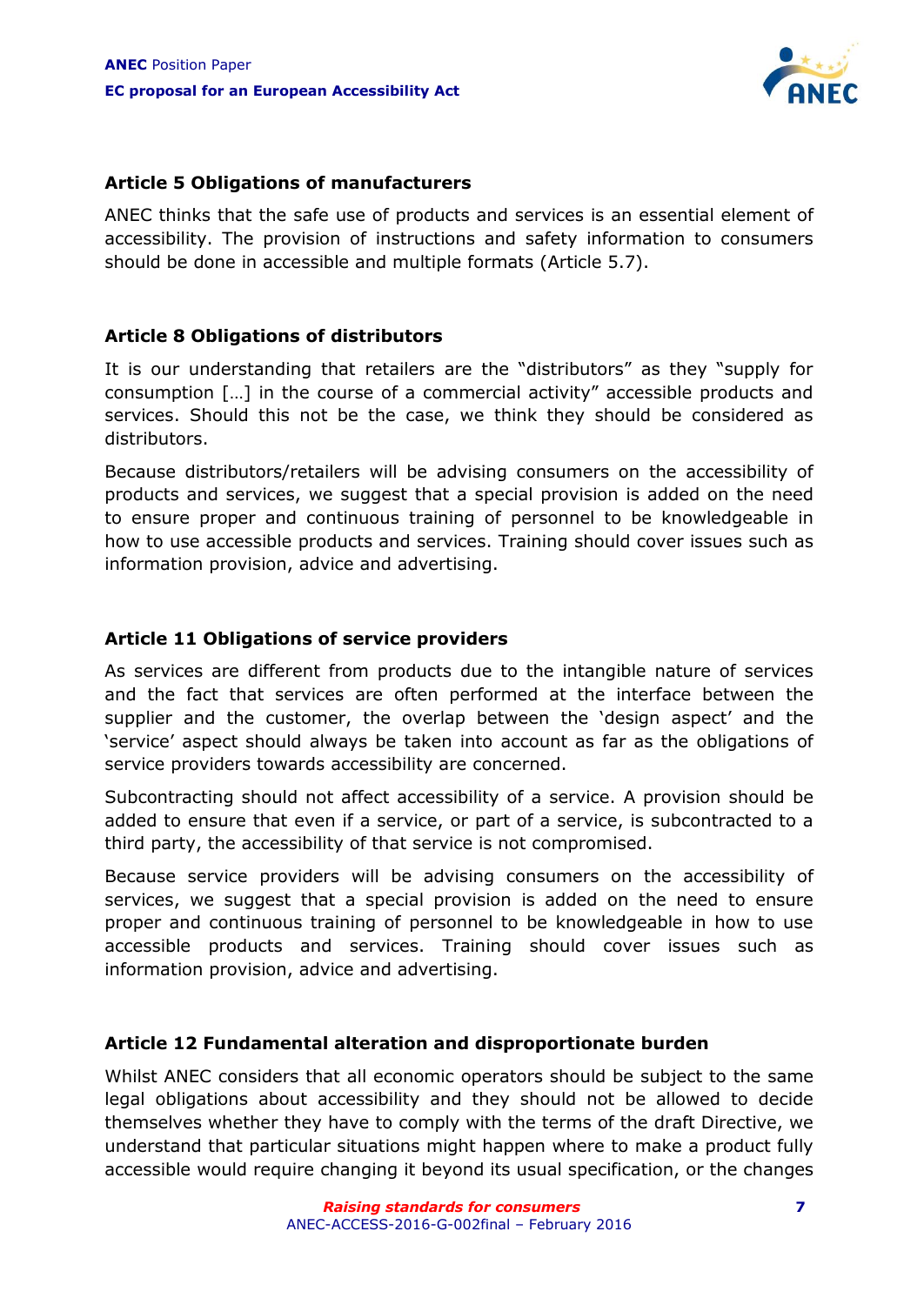

needed would be so significant that it would place a real "disproportionate burden" on the manufacturer.

However, we are concerned by the definition of a fundamental alteration (Article 12.1) and the criteria used to assess whether a burden is disproportionate (Article 12.3). We wonder how a "significant change in an aspect or feature of a product or service" would be identified in practice as a number of minor changes in a number of aspects or features might result in "the alteration of the basic nature of the product or service". We believe the wording should be strengthened by removing the reference to an aspect or feature and defining a fundamental alteration as "a significant change in the basic nature of the product or service".

As far as the issue of disproportionate burden is concerned, we are of the opinion that the proposed provisions are de facto exonerating small and medium-sized enterprises (SMEs) and microenterprises from the obligations imposed by the draft Directive, although this option was expressly discarded in the Impact Assessment. We would prefer for paragraphs 2 to 5 to be deleted and replaced by the following provisions which would embody the principle of "think small first":

"In the context of programmes from which small and medium-sized enterprises (SMEs) and very small firms can benefit, the Commission shall take into account initiatives which help SMEs and very small firms to integrate accessibility aspects when designing their products or providing their services.

Guidelines covering specificities of SMEs active in the product and service sector affected may be developed. If necessary, and in accordance with paragraph 1, further specialised material may be produced by the Commission for facilitating the application of this Directive by SMEs.

Member States shall ensure, in particular by strengthening support networks and structures, that they encourage SMEs and very small firms to adopt an accessibility sound approach as early as at the product design stage and service provision."

ANEC thinks that mandatory accessibility requirements might represent a "niche market" for specialised small companies who could reap the benefits of new business opportunities<sup>11</sup>. SMEs could in the beginning be a driver to trigger the "niche" products and services thereby stimulating the market. However, measures to facilitate SME innovation in this field are needed. It is worth noting that the European countries which have achieved the highest levels of

<sup>&</sup>lt;sup>11</sup> Public consultation on revision of the Public Procurement Directive, ANEC response (ANEC-DFA-2011-G-016)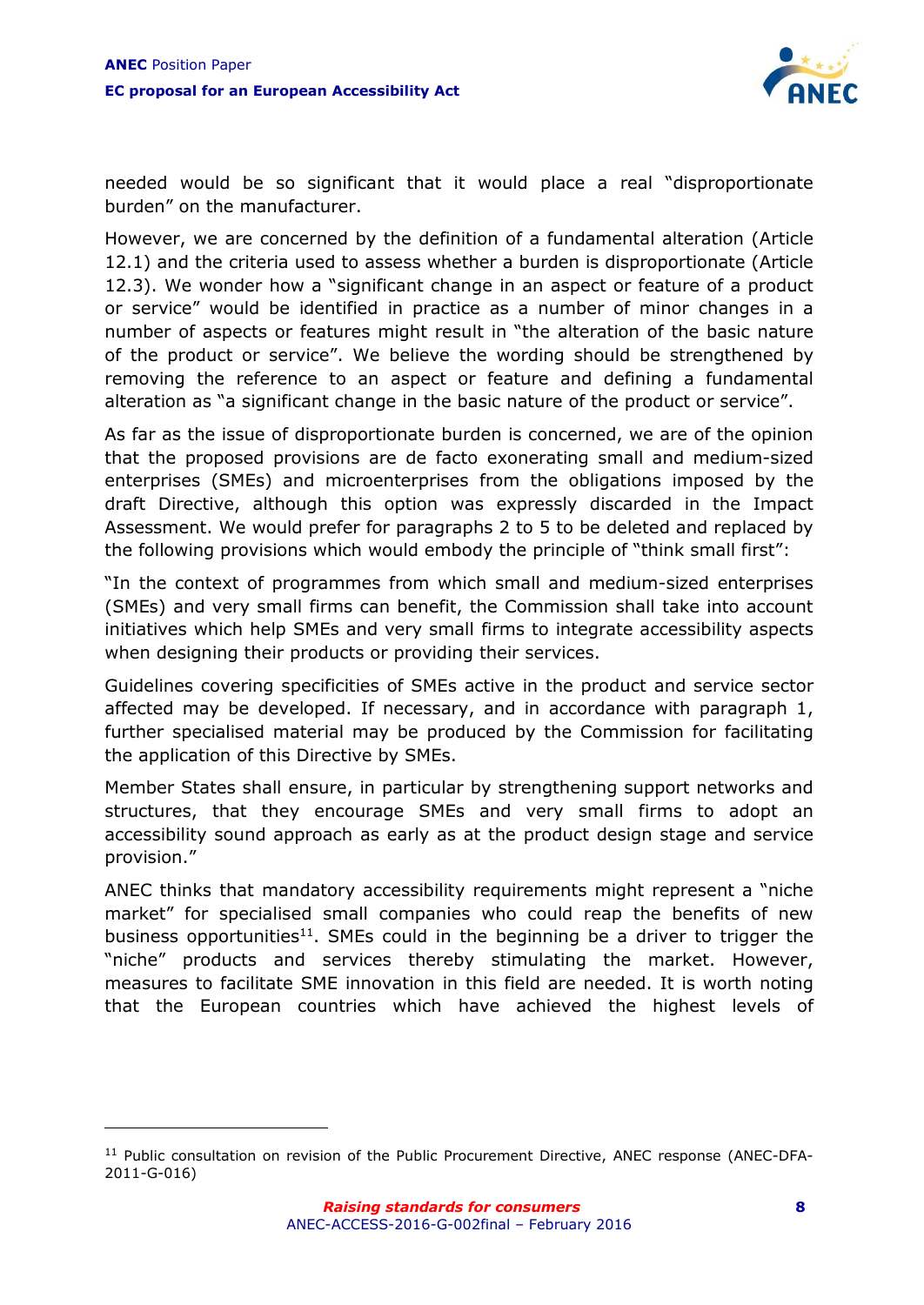

accessibility to Information Communications Technologies (ICT) products and services, so called e-Accessibility, are also qualified as "Innovation leaders"<sup>12</sup>.

Not only market surveillance authorities but also consumers should be informed about the lack of accessibility requirements of a product or service because the economic operator assessed compliance with accessibility requiremetns would result in a fundamental alteration. We suggest that a mark is developed to inform consumers (e.g.: "No or partial access") and is affixed on products which are not accesible. This new mark should replace the proposed CE mark (see our comments on Article 16) in order to avoid further confusing consumers about the real meaning of CE marking.

#### **Article 16 General principles of the CE marking of products**

Consumer organisations in Europe have long criticised CE marking, as for most consumer products, it is only a self-declared claim from the manufacturer that the product complies with EU safety legislation $^{13}$ .

Consumers are misled about the meaning of the CE marking as they believe it refers to a geographical origin (such as "Made in the EU") or they confuse it with an authorisation or independent safety testing $^{14}$ .

It is the symbol of the manufacturer's declaration about compliance, not of (guaranteed) compliance. CE marking was never intended to provide information to the consumer and is certainly not the appropriate means to provide meaningful consumer information about accessibility. In fact, it provides no information on the quality of the product. Being based on a complex modular system of conformity assessment, the real value of the CE marking is impossible for the consumer to assess.

CE marking is misleading for consumers. It is not at all obvious in which instances it has to be fixed on a product. For instance, a child's soother is not allowed to bear CE marking as there is no sectoral directive for childcare articles and so the General Product Safety Directive applies<sup>15</sup>. But if the soother is attached to a doll,

<sup>&</sup>lt;sup>12</sup> European Innovation Scoreboard (EIS) 2009, [http://www.proinno-europe.eu/page/1-executive](http://www.proinno-europe.eu/page/1-executive-summary)**[summary](http://www.proinno-europe.eu/page/1-executive-summary)** 

<sup>&</sup>lt;sup>13</sup> [ANEC Position Paper on CE Marking "Caveat Emptor -](http://www.anec.eu/attachments/ANEC-SC-2012-G-026final.pdf) Buyer Beware" (ANEC-SC-2012-G-026final)

<sup>14</sup> CEOC, the International Confederation of Inspection and Certification Organisations, carried out a study in 2012 that also clearly shows the weaknesses of self-declaration. In the context of the study, CEOC gathered data from products that were sent in for testing by manufacturers to ask for a voluntary certification mark and from products that were purchased in shops subject to CE marking based on self-declaration. For the products with a self-declared CE marking about 82% of the samples were non-compliant.

<sup>15</sup> Directive 2001/95/EC on general product safety (GPSD)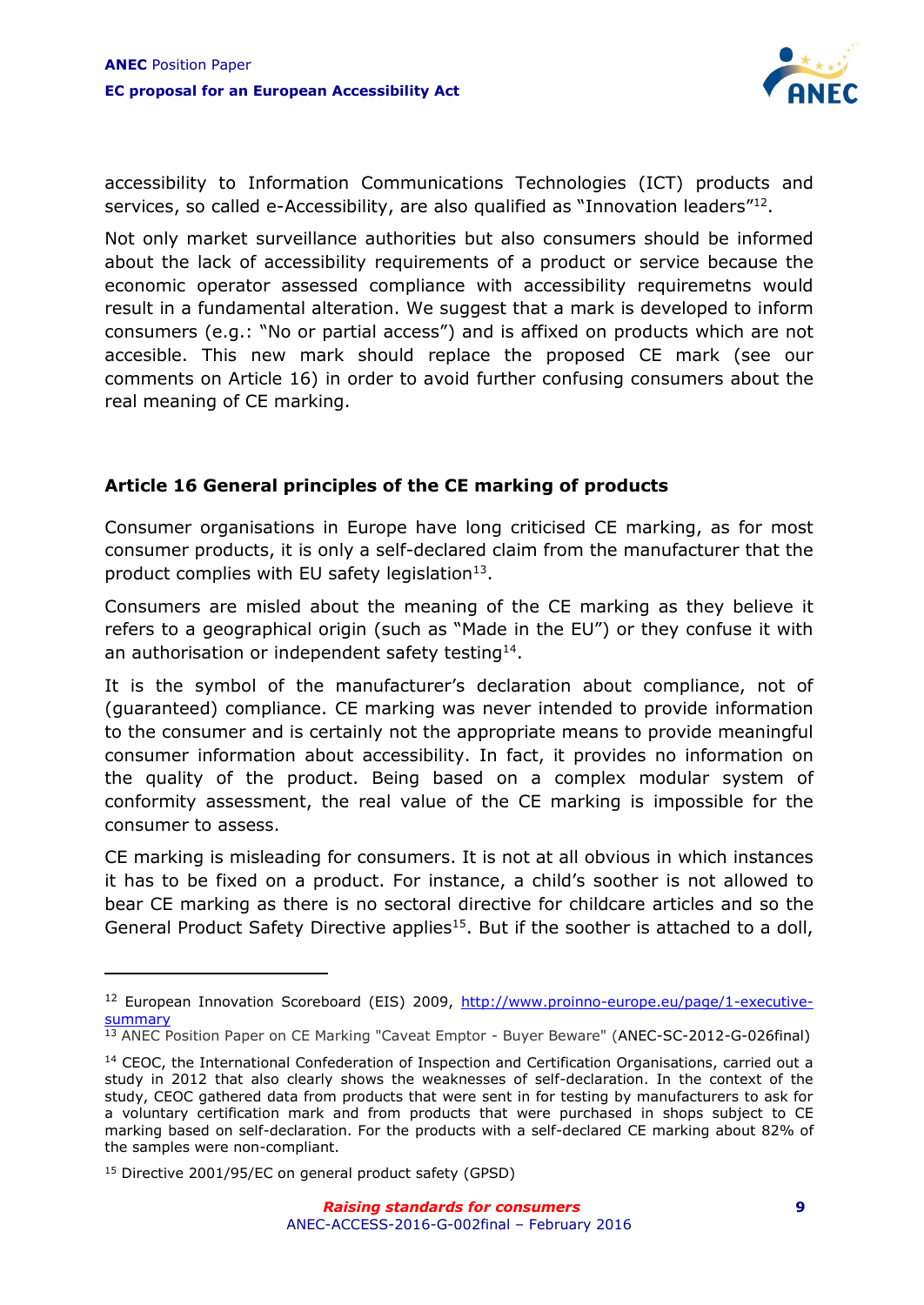

it is considered a toy, and hence falls under the Toy Safety Directive and so must bear CE marking. For a consumer products need to be safe regardless of which directive applies and whether the product carries CE marking or not.

Moreover, how would consumers make the distinction between products bearing the CE marking because of supposed compliance with accessibility requirements, and products bearing the CE marking because of supposed compliance with safety requirements? And what about the products which already carry the CE marking? Are they already accessible? Or the products which fall out of the scope of the draft Directive but which would need to have the CE marking for other requirements (e.g.: safety, eco-design)?

We propose removing CE marking from the products that require it and including it in the related technical documentation (declaration of conformity for market surveillance authorities to check). CE marking should not be visible to consumers as it is not intended for them and is often misunderstood.

Not only market surveillance authorities but also consumers should be informed about the lack of accessibility requirements of a products or service because the economic operator assessed compliance with accessibility requirements would result in a fundamental alteration. We suggest that a mark is developed to inform consumers (e.g.: "No or partial access") and is affixed on products which are not accessible. This new mark should replace the proposed CE mark (see our comments on Article 12) in order to avoid further confusing consumers about the real meaning of CE marking.

#### **Article 17 Market surveillance of products**

Experience with the implementation of the EU harmonisation legislation has shown - on a cross-sector scale - certain weaknesses and inconsistencies in the implementation of this legislation, leading to competitive disadvantages for economic operators complying with the legislation, not to mention non-compliant products. New rules have been put in place establishing a common framework for the marketing of products<sup>16</sup>. We therefore welcome that such rules would also apply to the accessibility of products, where relevant.

Nevertheless we express some concerns about the provision on confidentiality. EU legislation should not be drafted in a way that protects non-compliant economic operators. Those who violate their obligations about accessibility, either by accident or deliberately, through putting inaccessible products and services on the market, should not be able to keep crucial information confidential when it is needed by consumers to identify such products. Such an approach would also

<sup>16</sup> Regulation 765/2008 and Decision 768/2008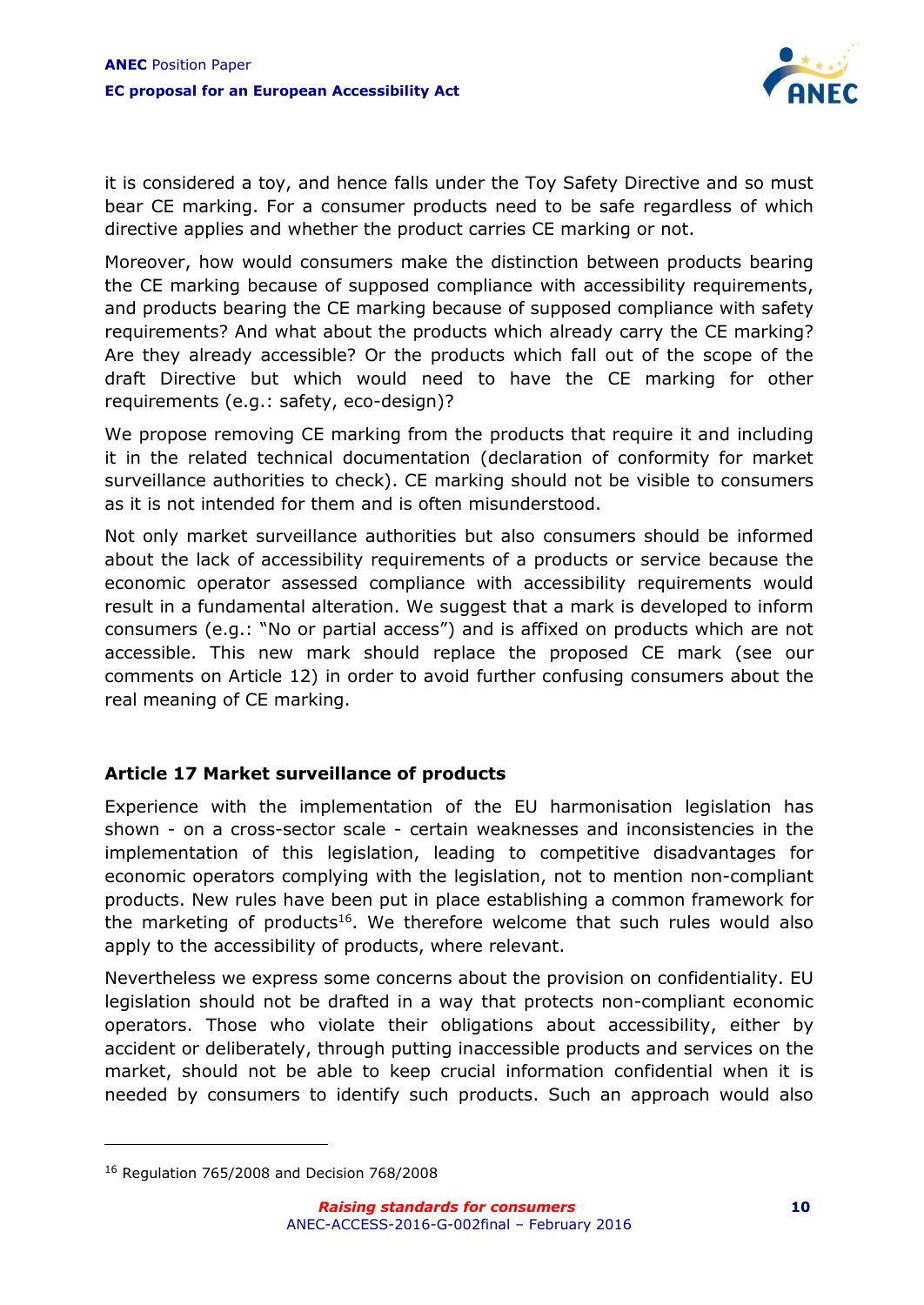

prove a disadvantage to reliable economic operators who invest in accessibility and respect the law. We call for a balance between the consumer's right to be informed and the business interest to keep certain information confidential.

The collection of complaints and accidents statistics about the lack of accessibility of products and services should be established and financed at the European level. Such statistics are needed to provide data for elaboration of standards and drive inspections and market surveillance actions about accessibility. Data is also needed to evaluate the effectiveness of measures and the impact of the introduction of a new/revised regulation or standard.

The efficiency of any legal framework on products and services depends on the ability to the European Commission and Member States to identify and recognise problems associated with inaccessible products or services. Member States should be required to contribute to the establishment of the database and its regular updating. Relevant stakeholders - such as consumer organisations - should also have access to the database.

Market surveillance authorities should provide consumers and other interested parties with the opportunity to submit information about potentially noncompliant products and services. Effective complaints handling procedures, including the foreseen obligation for market surveillance authorities to follow up with economic operators on these complaints, should be introduced as they will lead to more effective market surveillance.

Statistics and general information about market surveillance activities on accessibility of products and services by the authorities should be made public.

#### **Article 18 Compliance of services**

We believe that the draft Directive should include more than a requirement to 'periodically update'. A specifically stated timeline and clear method for testing and noting compliance is needed in order to be clearly enforceable.

#### **Article 19 Procedure for dealing with products presenting a risk related to accessibility at national level and Article 20 Union safeguard procedure**

While we understand that these provisions are taken from Regulation 765/2008 setting out the requirements for accreditation and market surveillance relating to the marketing of products, we are of the opinion that the wording "products presenting a risk related to accessibility" is not appropriate unless the issue concerned entails a safety risk. We think that "products presenting a lack/non-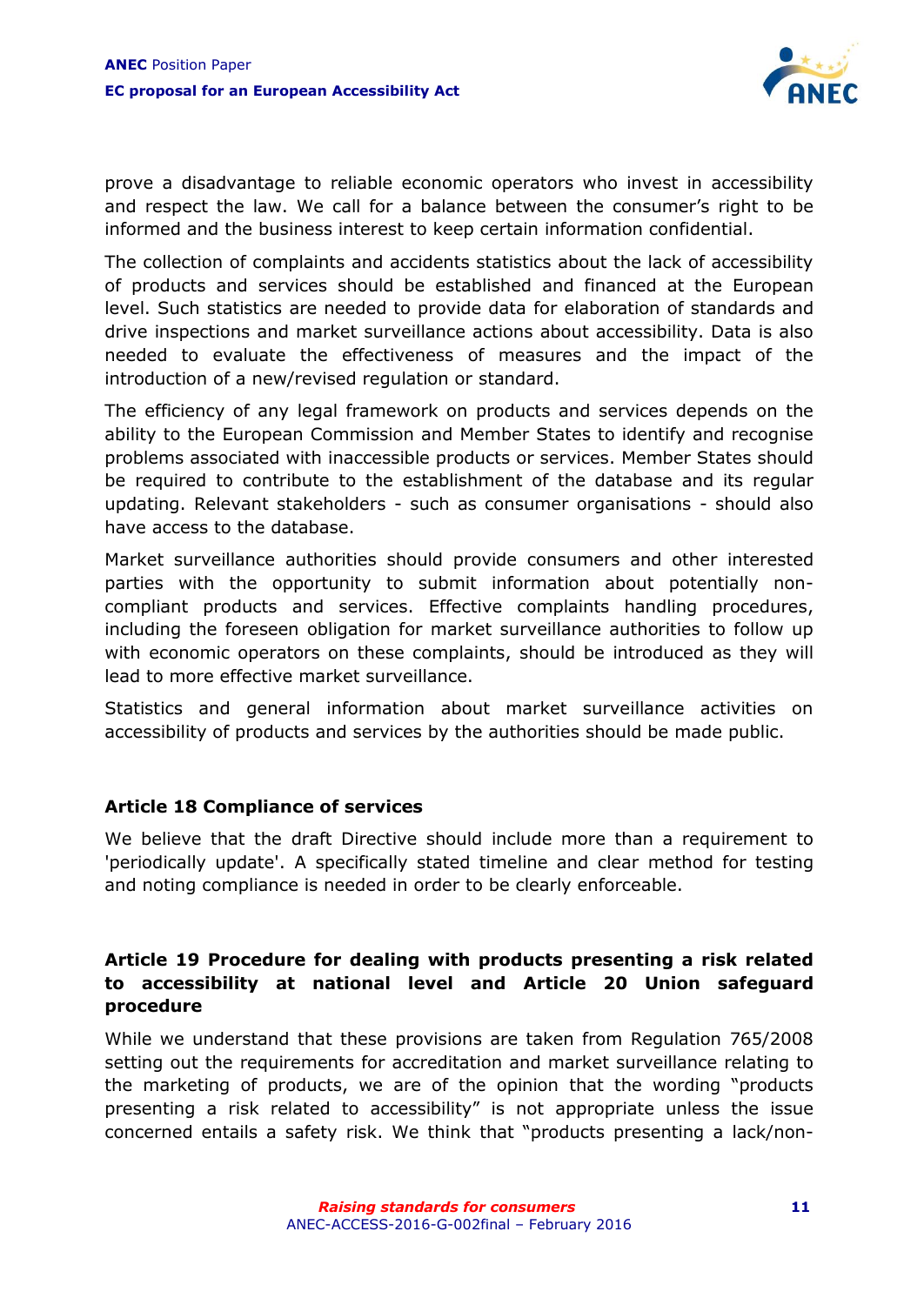

compliance related to accessibility" is more appropriate and would avoid confusion with safety provisions.

The success of any recall is dependent upon the communication of information to consumers. Hence we call for the early and widest possible dissemination of information to consumers. The results of a notification should be made publicly available in order to protect consumers and to increase consumers' confidence in the Internal Market.

Currently the Commission publishes a weekly summary of RAPEX safety notifications, which is available to the general public, and which contains measures that have been ordered by authorities as well as voluntary action by economic operators. A similar system should be developed for accessibility of products and services.

We consider the weekly RAPEX reports an important instrument to inform the general public as well as consumer organisations about the level of noncompliance, the relevant product groups and which market surveillance authorities have notified the product and what follow up has been done in other countries.

Furthermore, consumer organisations should receive information beyond that made publicly available, e.g. in order to contribute the findings to standardisation.

Finally, requirements related to the content of recall notices should be defined so as to avoid recall notices being perceived by consumers as advertisements for the products notified.

#### **Article 21 Applicability of accessibility requirements to other Union acts**

We would like to see clarification as to how far other legislation and legislative proposals, such as the [Web Accessibility Directive,](http://ec.europa.eu/digital-agenda/en/news/proposal-directive-european-parliament-and-council-accessibility-public-sector-bodies-websites) the [Audiovisual Media Services](http://eur-lex.europa.eu/legal-content/EN/ALL/?uri=CELEX:32010L0013)  [Directive,](http://eur-lex.europa.eu/legal-content/EN/ALL/?uri=CELEX:32010L0013) the [Universal Service Directive,](http://eur-lex.europa.eu/legal-content/EN/ALL/?uri=CELEX%3A32002L0022) or existing legislation, such as the [TSI-](http://eur-lex.europa.eu/legal-content/EN/TXT/?uri=CELEX%3A32014R1300)[PRM,](http://eur-lex.europa.eu/legal-content/EN/TXT/?uri=CELEX%3A32014R1300) are affected. It is important that the relationship is clear so that the provisions for accessibility are not lowered or watered down due to interaction or overlap with another piece of legislation.

#### **Article 22 Disproportionate burden**

Whilst ANEC considers that all competent authorities should be subject to the same legal obligations on accessibility, we understand that particular situations might happen where to make a product or service fully accessible would create a disproportioante burden.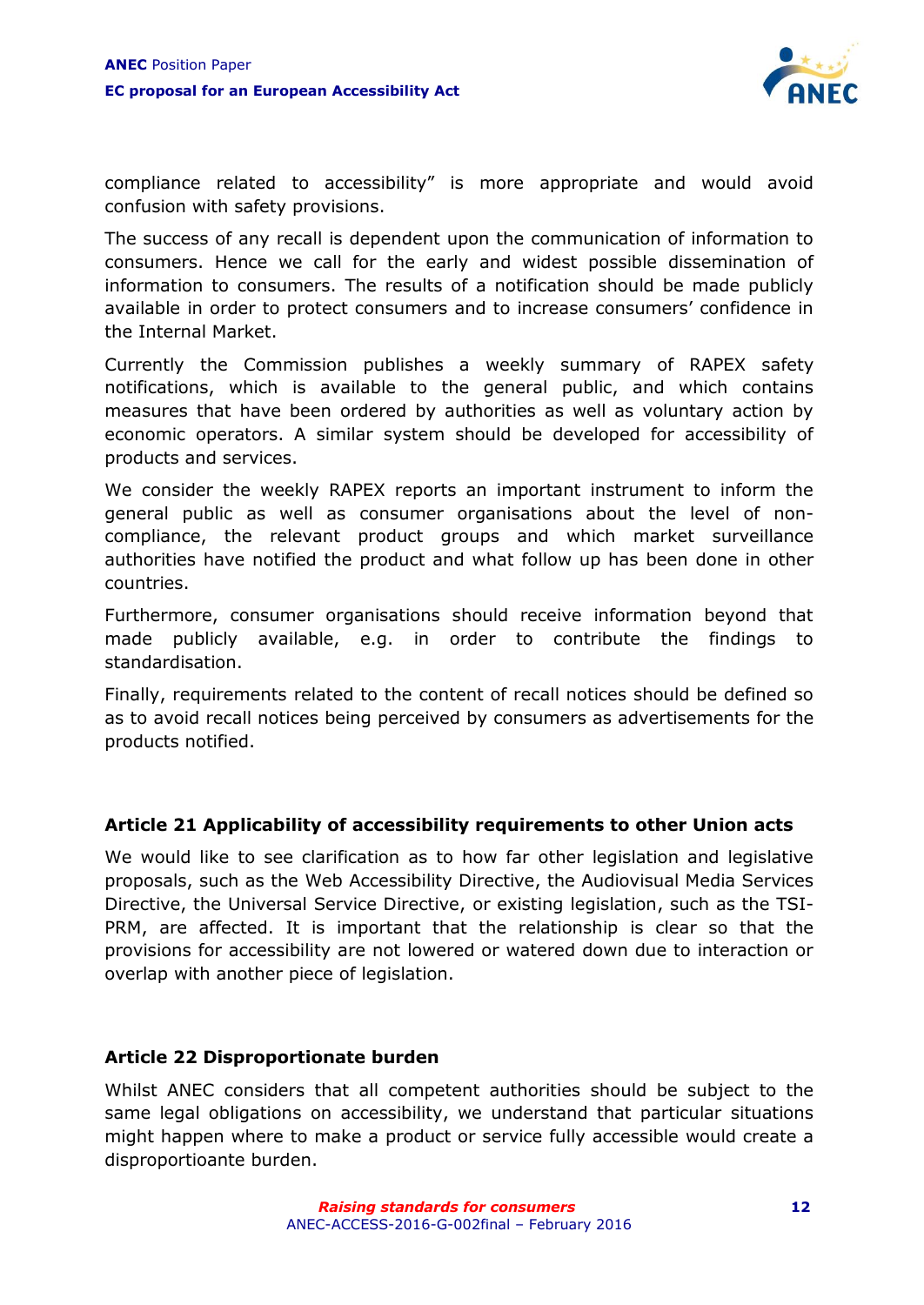

Not only the Commission but also consumers should be informed about the lack of accessibility requirements of a products or service because the competent authority assessed compliance with accessibility requirements would result in a disproportionate burden. We suggest that a mark is developed to inform consumers (e.g.: "No or partial access") and is affixed on products which are not accesible. This new mark should replace the proposed CE mark (see our comments on Article 16) in order to avoid further confusing consumers about the real meaning of CE marking.

#### **Article 24 Committee procedure**

In addition to the Committee proposed, we suggest setting up a standing Expert Group composed of relevant EU stakeholders (including economic operators and societal stakeholders) to provide input and feedback.

Such a group would enable a coherent and regular dialogue between European stakeholders, the Commission, and market surveillance authorities, with a view to:

- provide input about accessibility assessment methods and priority settings for both market surveillance and import controls;
- detect problems and needs, collect expertise and views on areas of concern (implementation at national level) as well as concrete suggestions for the elaboration of a general methodology of compliance and assessment.
- provide feedback on guidance documents for the market surveillance authorities and economic operators.

#### **Article 25 Enforcement**

Adequate funding is central to unleashing this proposal's potential to meet the objectives of removing barriers to the accessibility in the Internal Market. Member States should provide market surveillance authorities with the necessary resources to carry out their tasks. Sharing resources and the deployment of best practices of market surveillance are to be considered.

#### **Article 26 Penalties**

We emphasise that such penalties must take into account several criteria such as being proportionate and dissuasive, the level of infringement, illegal profits and potential damage to consumers. Member States should be encouraged to earmark infringement fines to fund at least part of market surveillance authorities' activities.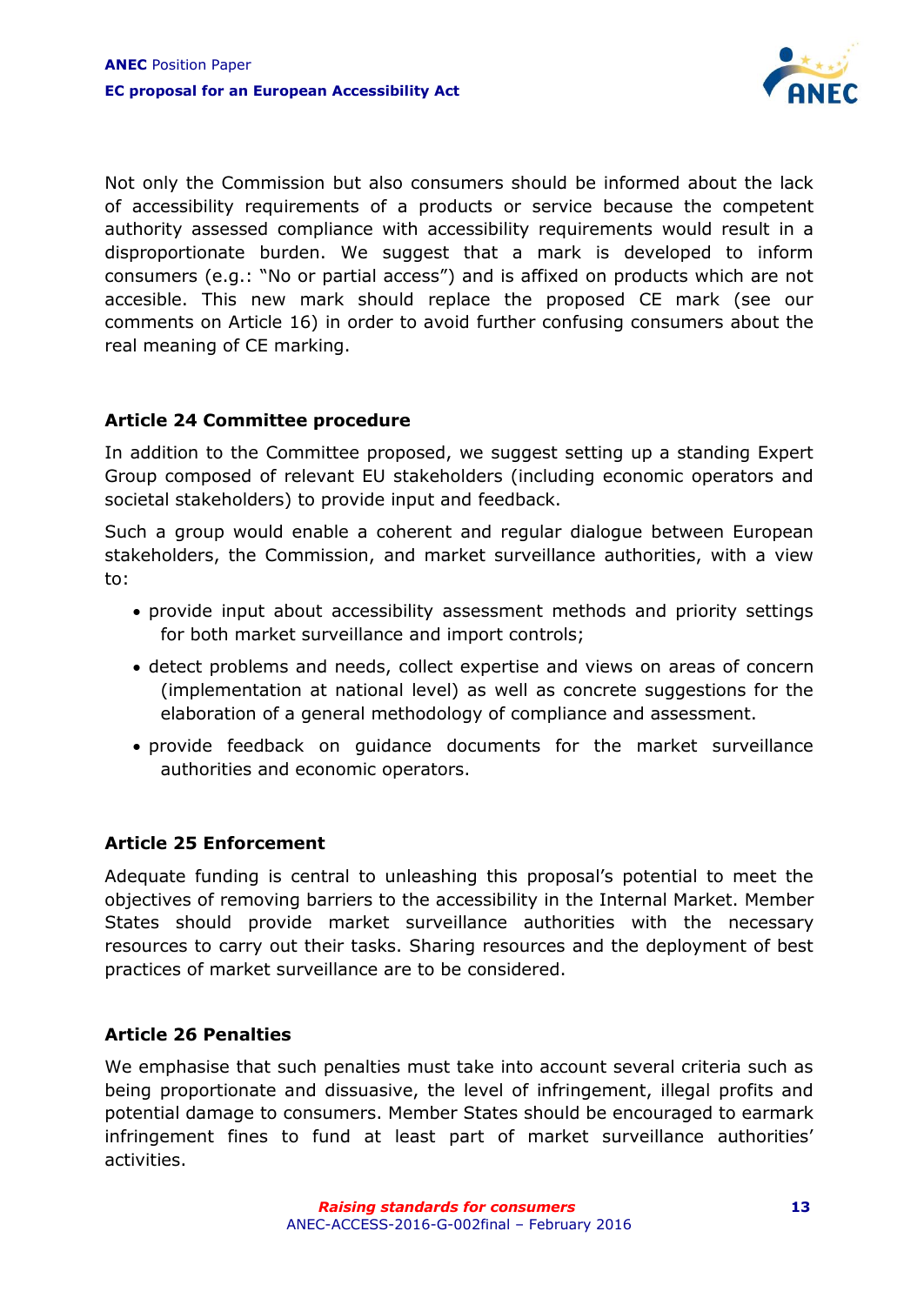

#### **Article 27 Transposition**

Since most products and services under the proposed Directive are related to ICT – a fast-evolving market with a relatively short lifespan – the suggested transition phase of six years is too long. ANEC belives that the implementation period should be significantly shortened to two years.

#### **Article 28 Report and review**

We think that the first report about the functioning of the draft Directive should be done after three years, and not five as proposed, because most of the products and services under the scope are related to ICT – a fast-evolving market with a relatively short lifespan.

The Commission should assess and report about the inclusion of additional products and services in the scope of the Directive as well as the functioning of Article 12 and 22 (disproportionate burden).

#### **Annex I-III**

The Annexes of the Directive give details about the functional accessibility requirements mentioned in Article 3 of the Directive (Annex I), and the process and documentation on how the manufacturer (Annex II) and the service provider (Annex III) can assess and prove compliance with the accessibility requirements. We reserve our comments on the Annexes for once the scope of the Directive will be clarified.

ENDS.